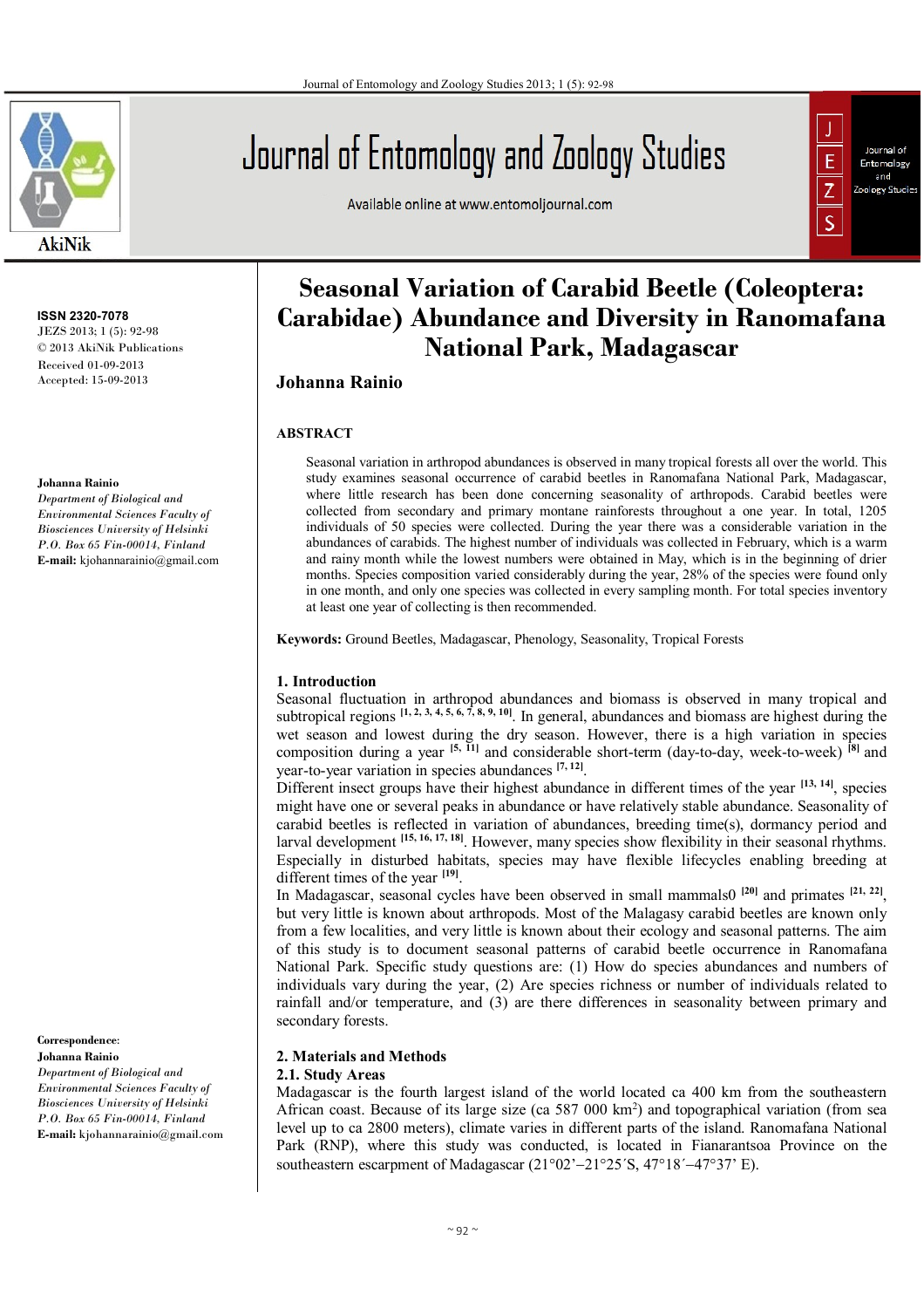Climate in RNP is subtropical with average monthly temperature 14-20 °C during the year. Annual rainfall varies between 1500 and 4000 mm, and is highly variable from year to year depending on tropical depressions and cyclones, which occur mostly in January - March. Monthly rainfall is highest from December to March  $($   $\sim$  400 mm/month) and lowest from May to October  $( \sim 90 \text{ mm/month}).$ However, there are no months (or weeks) that are completely without rain and relative humidity is over 90% throughout the year. The core area (41 600 ha) of RNP is mountainous and contains relatively undisturbed lowland rain forests, cloud forests and high plateau forests. This study was conducted in three study areas: (1) intact montane primary forest (Valohoaka), (2) slightly selectively logged montane primary forest (Vatoharanana), and (3) 18 year prior the study partly selectively logged secondary forest (Talatakely). Vatoharanana and Valohoaka are four and eight km south from Talatakely, respectively. In each study area there were six sites (10 x 10 m) for a total of 18 sites.

#### **2.2. Collecting Methods, Species Identification and Analyses**

Carabids were collected by hand using several methods, including beating trees and bushes, gathering dead leaves from bushes, and turning stones and decaying logs. One hour was spent in each collecting site and the sites were visited once during the year 2005 in February, March, May, June, July, September and November (sites were visited in November 2004 and in 2005).

Species identification was based on several morphological characteristics, including male and female genitalia, using the keys of Jeannel **[23, 24, 25]** and Basilewsky **[26, 27]**. Approximately 30 specimens could not be reliably identified, and they are not included to any of the analyses.

Most of the species were identified in collaboration with Dr. David Kavanaugh (California Academy of Sciences, USA). In addition, part of the material was identified by the following taxonomic

specialist: Prof. Achille Casale, University of Sassari, Italy (*Callidiola*), Dr. Thierry Deuve, Museum of Natural History of Paris, France (*Eucamptognathus* and *Tshitscherinellus*), and Jiří Moravec (*Pogonostoma*).

Monthly temperatures (minimum, maximum and average) and amount of rainfall (total and average) were measured in ValBio research station in RNP. Distances between ValBio and study sites ranged from a few hundred meters up to eight kilometers. Relationship between number of species and individuals and the following factors: monthly rainfall, previous month's rainfall, monthly average temperature and previous month's average temperature were tested by regression analysis and Pearson's correlation coefficient. The software package used was SPSS.

#### **3. Results**

In total, 1205 individuals of 50 species were collected. Because of the identification problems 30 individuals were omitted from analysis. Numbers of individuals were highly variable during the year. The lowest number of individuals (65) was collected in May, which is in the "dry season" and the highest number (255) in February, which is in the warm rainy season (Fig. 1A). Variation in numbers of species roughly followed the same pattern. Number of species (16) was lowest in May and June and highest in September (25 species). However, in February, March and November species richness was only slightly lower (Fig 1A). Most (60%) of the species occurred in the rainy season during February and March. Annual rainfall (3033 mm) was spread very irregularly over the year (Fig. 1B). Total rainfall was lowest in June and highest in March. However, there were high variations in rainfall between months *e.g.* in June and August there were less than 100 mm/month but in July almost 400 mm/month. Average temperatures were highest in the summer months from November through February.



Fig. 1: Seasonal variation of A.) Numbers of individuals and species and B.) Rain and temperature during a year.

No statistically significant correlations were found between monthly total rainfall, previous month's rainfall, monthly average temperature and previous month's average temperature and numbers of species/individuals using either regression analysis or

Pearson correlation coefficient (Table 1). The only significant correlation found was between number of individuals and number of species collected over the year (Table 1)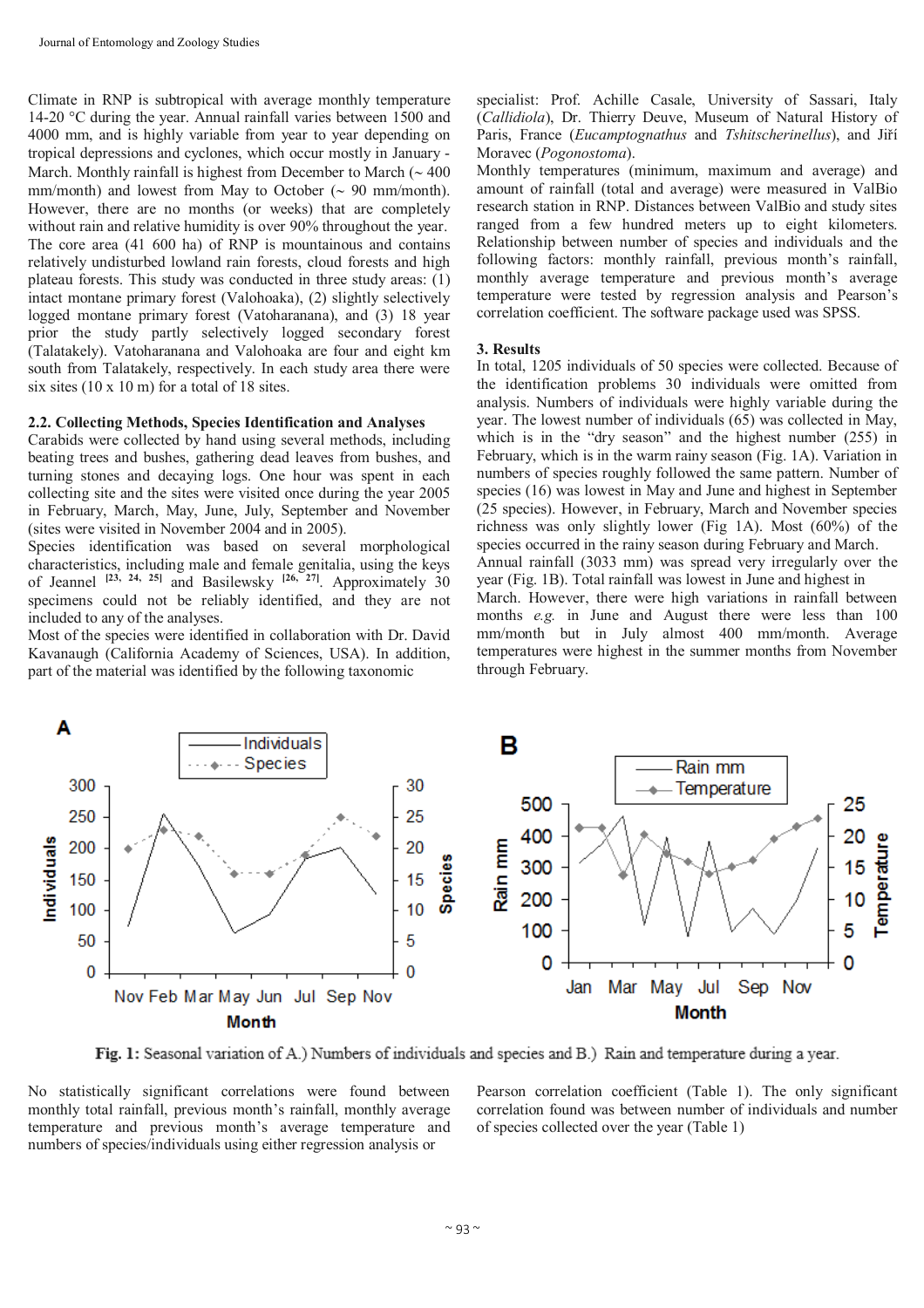

**Fig 2:** A and B. Seasonal variation of the 15 most common carabid species.

**Table 1:** Correlations between individuals, species, rain (monthly total rainfall), temperature (monthly average), previous month rainfall and previous month temperature.

| <b>Correlations</b> | <b>Individuals</b> | <b>Species</b> | Rain     | <b>Temperature</b> | Prev. rain | Prev.<br>temp. |
|---------------------|--------------------|----------------|----------|--------------------|------------|----------------|
| Individuals         |                    | $0.784*$       | 0.247    | 0.128              | 0.082      | $-0.086$       |
| Species             | $0.784*$           |                | 0.036    | 0.251              | $-0.200$   | 0.200          |
| Rain                | 0.247              | 0.036          |          | $-0.199$           | 0.023      | 0.297          |
| Temp.               | 0.128              | 0.251          | $-0.199$ |                    | $-0.250$   | $-0.128$       |
| Prev. rain          | 0.082              | $-0.200$       | 0.023    | $-0.250$           |            | 0.099          |
| Prev. temp.         | $-0.086$           | 0.200          | 0.297    | $-0.128$           | 0.099      |                |

\*Correlation is significant at the 0.05 level.

There was considerable monthly variation among abundances of species (Fig 2A and 2B). Many of the species had their lowest abundance in May and highest in February, but some had maximum abundance during cooler winter months (June-September). Some of the species had one clear peak, while some other species had more than one peak. Only one species (*Lobocolpodes murex*) was found in every sampling time while 28% of species were found only during one month (Appendix 1.).

Abundances of some of the species were related to amount of rainfall, previous month rainfall, previous month's temperature and/or temperature as shown by Pearson correlation coefficients,

but most of the species did not show significant correlation to any of these environmental variables (Appendix 1.).

The highest number of individuals was collected from the secondary forest area of Talatakely and the lowest number from the intact primary forest of Valohoaka (Table 2). However, differences were small: 416 individuals in secondary forest, 398 in logged primary forest and 361 in intact primary forest. Total numbers of species varied from 30, 29 and 32, respectively. Although species numbers were almost the same, there were differences in species compositions between areas.

# **Appendix 1**

List of species collected in each month from November 2004 to November 2005. Total = total number of individuals, Corr = Correlations between number of individuals and: R=amount of rainfall, pR=previous month rainfall, T=temperature, pT=previous month temperature, \*\*significant at the 0.01 level (2-tailed), \*significant at the 0.05 level (2-tailed).

| <b>Species</b>                                              | <b>Total</b> | Corr. | Dec<br>2004 | Feb | Mar | May | June | July | Sen | Dec |
|-------------------------------------------------------------|--------------|-------|-------------|-----|-----|-----|------|------|-----|-----|
| Antimerina elegans (Alluad, 1897)                           |              |       |             |     |     |     |      |      |     |     |
| Caelostomus (Alocothorax) ambiguus<br>(Tshitschérine, 1900) | 12           |       |             |     |     |     |      |      |     |     |
| Caelostomus (Alocothorax) anthracinus<br>(Klug, 1833)       |              |       |             |     |     |     |      |      |     |     |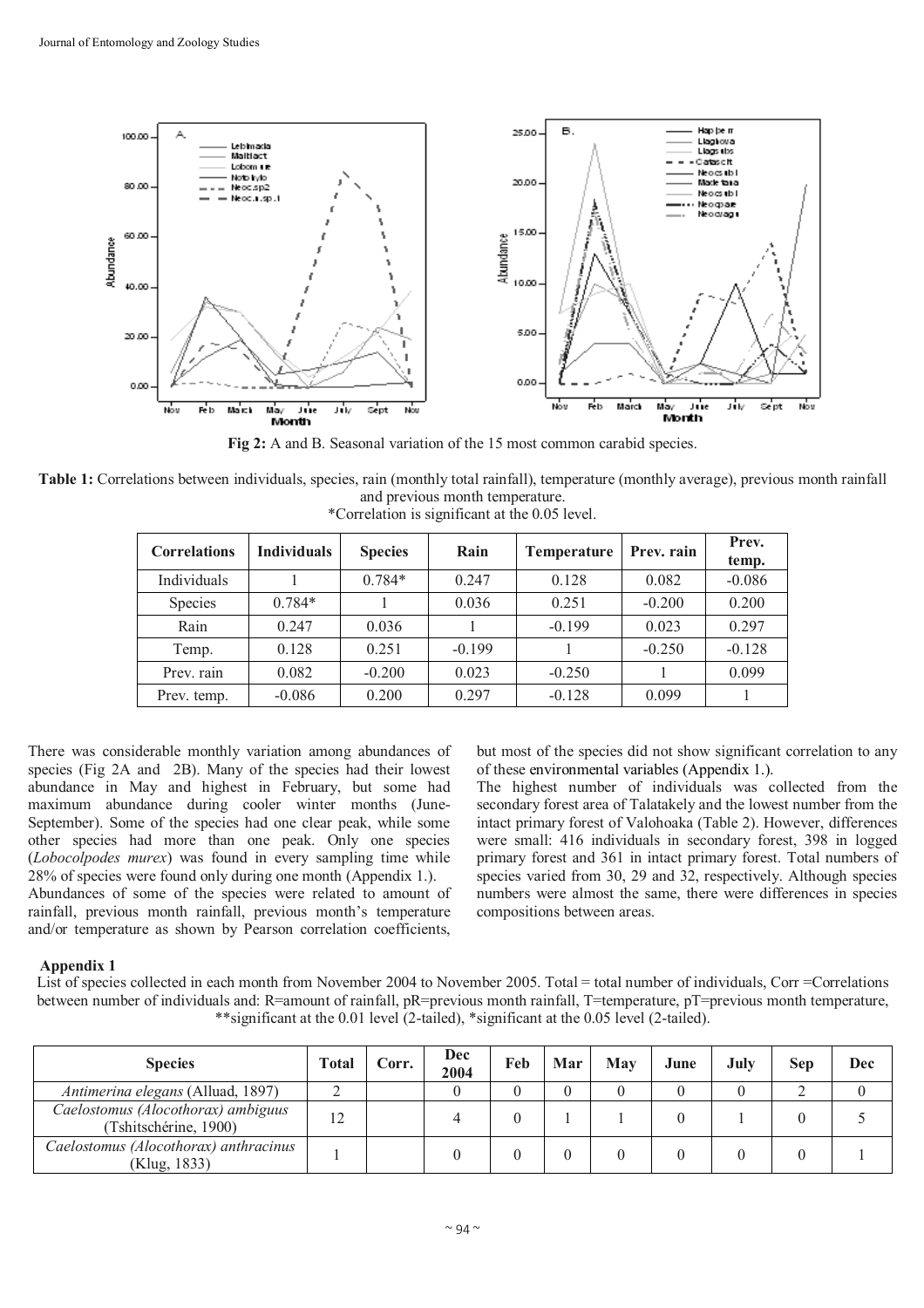| Caelostomus (Alocothorax) cribratus                    | 7              |                              | $\overline{2}$   | $\mathbf{1}$    | $\overline{2}$   | $\theta$         | $\theta$         | $\theta$         | $\overline{2}$  | $\overline{0}$   |
|--------------------------------------------------------|----------------|------------------------------|------------------|-----------------|------------------|------------------|------------------|------------------|-----------------|------------------|
| (Jeannel, 1948)<br>Caelostomus (n.sp 3.)               | 1              |                              | $\theta$         | $\theta$        | $\theta$         | $\theta$         | $\theta$         | $\theta$         | 1               | $\overline{0}$   |
| Calleida (Callidiola) marginalis                       |                |                              |                  |                 |                  |                  |                  |                  |                 |                  |
| (Jeannel, 1949)                                        | $\mathbf{1}$   |                              | $\theta$         | $\overline{0}$  | $\mathbf{0}$     | $\mathbf{1}$     | $\overline{0}$   | $\overline{0}$   | $\theta$        | $\mathbf{0}$     |
| Calleida (Callidiola) olsoufieffi (Jeannel,<br>1949)   | 3              |                              | $\boldsymbol{0}$ | $\overline{0}$  | 1                | $\mathbf{1}$     | 1                | $\theta$         | $\theta$        | $\overline{0}$   |
| Calleida (Callidiola) n.sp.                            | $\,1$          |                              | $\mathbf{0}$     | $\overline{0}$  | $\boldsymbol{0}$ | $\mathbf{1}$     | $\boldsymbol{0}$ | $\theta$         | $\Omega$        | $\mathbf{0}$     |
| Catacolpodes scitus (Jeannel, 1948)                    | 33             | $pT**$ .<br>$-R**$<br>$-T^*$ | $\mathbf{0}$     | $\theta$        | $\mathbf{1}$     | $\theta$         | 9                | 8                | 14              | $\overline{1}$   |
| Catacolpodes (n.sp. 1.)                                | 5              |                              | $\boldsymbol{0}$ | $\mathbf{0}$    | $\boldsymbol{0}$ | $\overline{0}$   | $\boldsymbol{0}$ | $\overline{4}$   |                 | $\overline{0}$   |
| Dactalyleurys (n.sp.1.)                                | $\overline{2}$ |                              |                  |                 | $\Omega$         | $\Omega$         | $\Omega$         | $\theta$         | $\theta$        | $\theta$         |
| Drypta (Nesiodrypta) waterhousei<br>(Oberthur, 1881)   | 37             |                              | 1                | $\mathbf{0}$    | 3                | 13               | 14               | 5                | $\mathbf{0}$    | $\mathbf{1}$     |
| Eurydera armata (Castelnau, 1831)                      | $\mathbf{1}$   |                              | $\mathbf{1}$     | $\overline{0}$  | $\overline{0}$   | $\overline{0}$   | $\theta$         | $\theta$         | $\mathbf{0}$    | $\overline{0}$   |
| Haplocolpodes perrieri (Alluaud, 1899)                 | 34             |                              | 13               | $\tau$          | $\mathbf{0}$     | $\boldsymbol{0}$ | $\overline{2}$   | 10               | 1               | $\mathbf{1}$     |
| Lebia (Metalebia) madagascariensis<br>(Chaudoir, 1850) | 68             |                              | $\mathbf{1}$     | 12              | 19               | 5                | 7                | 10               | 14              | $\overline{0}$   |
| Lebia [sp. 3.]                                         | $\overline{9}$ |                              | $\mathbf{1}$     | $\overline{5}$  | $\mathbf{1}$     | $\overline{0}$   | $\theta$         | $\overline{0}$   | $\mathbf{1}$    | $\mathbf{1}$     |
| Liagonum hova (Alluaud, 1897)                          | 26             | $pT^*$<br>$pR*$              | $\overline{2}$   | 10              | 8                | $\mathbf{1}$     | $\overline{2}$   | $\overline{0}$   | $\mathbf{1}$    | $\overline{2}$   |
| Liagonum subsolanum (Jeannel, 1948)                    | 35             | $pT^*$                       | 7                | 9               | 10               | $\theta$         | $\overline{0}$   | $\theta$         | 3               | 6                |
| Lobocolpodes murex (Alluaud, 1909)                     | 173            | $\overline{T^{**}}$          | $\overline{19}$  | $\overline{32}$ | 30               | $\overline{15}$  | $\overline{4}$   | 12               | 22              | $\overline{39}$  |
| Madecassina [nr. Tanala (Alluaud,<br>$1935$ ]          | 32             | $T^{**}$                     | 1                | $\overline{4}$  | $\overline{4}$   | $\theta$         | 2                | $\mathbf{1}$     | $\theta$        | 20               |
| Madecassina picta (Alluaud, 1897)                      | 3              |                              | $\boldsymbol{0}$ | $\mathbf{0}$    | $\boldsymbol{0}$ | $\boldsymbol{0}$ | $\boldsymbol{0}$ | 1                | $\Omega$        | $\overline{2}$   |
| Microcheila denticollis (Jeannel, 1949)                | $\overline{2}$ |                              | $\mathbf{0}$     | $\overline{2}$  | $\mathbf{0}$     | $\theta$         | $\boldsymbol{0}$ | $\theta$         | $\theta$        | $\mathbf{0}$     |
| Neocolpodes bessoni (Alluaud, 1909)                    | 8              |                              | $\mathbf{0}$     | $\mathbf{0}$    | $\mathbf{0}$     | $\overline{2}$   | 1                | $\theta$         | $\overline{2}$  | $\overline{3}$   |
| Neocolpodes gemmula (Alluaud, 1897)                    | 8              | $R^{**}$<br>$pT^*$           | $\mathbf{0}$     | $\overline{0}$  | $\mathbf{0}$     | $\theta$         | 5                | $\mathbf{1}$     | 2               | $\mathbf{0}$     |
| Neocolpodes imerinae (Alluaud, 1897)                   | 3              |                              | $\boldsymbol{0}$ | $\overline{0}$  | $\mathfrak{2}$   | $\boldsymbol{0}$ | $\boldsymbol{0}$ | $\boldsymbol{0}$ | $\mathbf{0}$    | $\mathbf{1}$     |
| Neocolpodes isakae (Jeannel, 1948)                     | $\mathbf{1}$   |                              | $\overline{0}$   |                 | $\overline{0}$   | $\overline{0}$   | $\overline{0}$   | $\overline{0}$   | $\theta$        | $\overline{0}$   |
| Neocolpodes leptoterus (Alluaud, 1935)                 | 9              | $T^*$                        | $\boldsymbol{0}$ | $\tau$          | $\mathbf{1}$     | $\overline{0}$   | $\boldsymbol{0}$ | $\mathbf{0}$     | $\mathbf{0}$    | $\mathbf{1}$     |
| Neocolpodes micaauri (Alluaud, 1897)                   | $\tau$         |                              | $\boldsymbol{0}$ | 1               | $\mathbf{0}$     | $\overline{0}$   | 1                | 4                | 1               | $\mathbf{0}$     |
| Neocolpodes parenthesis (Alluaud,<br>1897)             | 31             |                              | $\boldsymbol{0}$ | 18              | $\tau$           | $\mathbf{1}$     | $\boldsymbol{0}$ | $\overline{0}$   | 4               | 1                |
| Neocolpodes sublaevis (Alluaud, 1909)                  | 43             | T*,<br>$pT^{**}$             | $\boldsymbol{7}$ | 24              | $\tau$           | $\boldsymbol{0}$ | $\boldsymbol{0}$ | $\overline{0}$   | $\mathbf{0}$    | 5                |
| Neocolpodes tanalensis (Jeannel, 1948)                 | 6              |                              | 1                | 1               | 1                | $\mathbf{1}$     | $\boldsymbol{0}$ | $\overline{0}$   | $\mathbf{0}$    | $\overline{2}$   |
| Neocolpodes vagus (Alluaud, 1899)                      | 36             |                              | $\overline{2}$   | $\overline{17}$ | 5                | $\mathbf{1}$     | $\mathbf{1}$     | $\mathbf{0}$     | $7\phantom{.0}$ | $\mathfrak{Z}$   |
| Neocolpodes (n. sp. 1.)                                | 234            | $pT**$<br>$-T**$             | $\boldsymbol{0}$ | 18              | 15               | $\boldsymbol{0}$ | 42               | 86               | 73              | $\mathbf{0}$     |
| Neocolpodes (n.sp.2.)                                  | 1              |                              | $\boldsymbol{0}$ | $\mathbf{0}$    |                  | $\boldsymbol{0}$ | $\overline{0}$   | $\overline{0}$   | $\mathbf{0}$    | $\overline{0}$   |
| Neocolpodes (n.sp.3.)                                  | $\overline{2}$ |                              | $\boldsymbol{0}$ | $\overline{0}$  | $\boldsymbol{0}$ | $\boldsymbol{0}$ |                  | $\boldsymbol{0}$ |                 | $\theta$         |
| Neocolpodes (n. sp. 5.)                                | $\overline{1}$ |                              | $\overline{0}$   | $\mathbf{0}$    | $\overline{0}$   | $\overline{0}$   | $\boldsymbol{0}$ | $\boldsymbol{0}$ | $\mathbf{1}$    | $\overline{0}$   |
| Neocolpodes (n.sp.7.)                                  | $\mathbf{1}$   | $T^{**}$                     | $\overline{0}$   | $\overline{0}$  | $\overline{0}$   | $\overline{0}$   | $\boldsymbol{0}$ | $\boldsymbol{0}$ | $\mathbf{1}$    | $\mathbf{0}$     |
| Neocolpodes [sp. 1.]                                   | 16             | $pT**$                       | $\boldsymbol{0}$ | 11              | $\boldsymbol{0}$ | $\overline{4}$   | $\boldsymbol{0}$ | $\mathbf{0}$     | $\mathbf{0}$    | $\mathbf{1}$     |
| Neocolpodes [sp. 2.]                                   | 51             | $-pT**$                      |                  | $\overline{2}$  | $\boldsymbol{0}$ | $\boldsymbol{0}$ | $\boldsymbol{0}$ | 26               | 22              | $\boldsymbol{0}$ |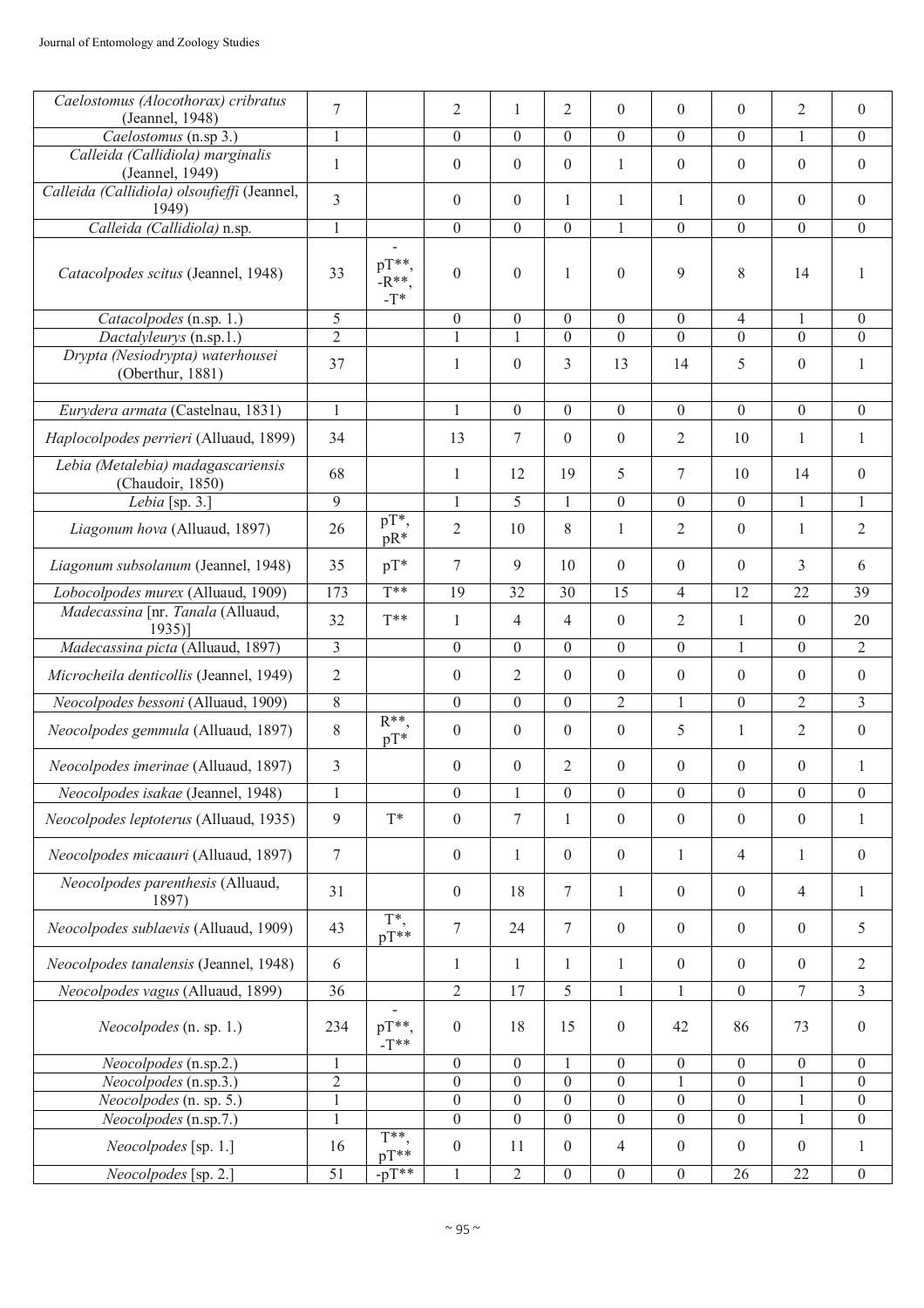| <i>Neocolpodes</i> [ sp. 4.]                                  |                |        | 0        | $\theta$ | $\theta$       | $\theta$ | $\theta$ | $\theta$       |          | $\theta$ |
|---------------------------------------------------------------|----------------|--------|----------|----------|----------------|----------|----------|----------------|----------|----------|
| Notocolpodes hylonomus (Alluaud,<br>1935)                     | 60             | $pT^*$ | $\theta$ | 36       | 20             |          | $\theta$ | $\theta$       |          |          |
| Nycteis (Belonognatha) signatipennis<br>(Chaudoir, 1869)      | $\overline{4}$ |        | $\theta$ | $\theta$ | $\theta$       | $\theta$ |          | 3              | $\theta$ | 0        |
| Nycteis (Belonognatha) stellulata<br>(Fairmaire, 1897)        |                |        |          | $\Omega$ | $\theta$       | $\theta$ | $\theta$ | $\theta$       | $\Omega$ | 0        |
| Peliocypas insularis (Fairmaire, 1897)                        | 13             |        | 3        | $\theta$ | $\overline{2}$ | $\theta$ | $\theta$ | $\theta$       | $\Omega$ | 8        |
| Perigona (Ripogena) (n.sp.1.)                                 |                |        | $\theta$ | $\theta$ | $\Omega$       | $\theta$ | $\theta$ |                | $\Omega$ | $\theta$ |
| Perigona (Ripogena) (n.sp.2.)                                 |                |        | $\theta$ | $\theta$ | $\theta$       | $\theta$ | $\theta$ | $\theta$       |          | $\theta$ |
| Thysanotus [sp.1.]                                            | 9              |        |          | 2        | $\Omega$       | $\Omega$ |          |                | $\theta$ | 4        |
| $Thysanotus$ (n.sp.1.)                                        | 4              |        | $\Omega$ | $\Omega$ | $\Omega$       | 3        | $\Omega$ |                | $\theta$ | $\theta$ |
| <i>Thysanotus</i> (n.sp.2.)                                   | 2              |        | $\theta$ | $\Omega$ | $\Omega$       | $\Omega$ | $\theta$ | $\overline{2}$ | $\theta$ | $\theta$ |
| Trichillinus (Mallopelmus)<br>dactyleuryoides (Alluaud, 1936) | 133            |        | 6        | 34       | 30             | 14       | $\Omega$ | 6              | 24       | 19       |
| In total number of individuals                                | 1175           |        | 75       | 255      | 171            | 65       | 94       | 183            | 203      | 129      |
| In total number of species                                    | 50             |        | 20       | 23       | 22             | 16       | 16       | 19             | 25       | 23       |

**Table 2:** Numbers of individuals and species collected from each study area.

|                                      | <b>Individuals</b> | <b>Species</b> |
|--------------------------------------|--------------------|----------------|
| <b>Talatakely</b><br>(secondary)     | 416                | 30             |
| Vatoharanana<br>(selectively logged) | 398                | 29             |
| Valohoaka<br>intact)                 | 361                | 32             |

Variation in numbers of individuals during the year was very similar in two of the logged areas (Talatakely and Vatoharanana) (Fig 2), and they were also significantly correlated (at 0.01 level by Pearson correlation coefficient: 0.974). However, compared to the intact forest (Valohoaka), there were some differences in peaks and slopes (Fig 3), and no significant correlation was detected between the logged and the intact forest.



**Fig 3:** Seasonal variation of carabid beetle abundances in the three study areas.

#### **4. Discussion and Conclusion**

Overall the highest abundances of carabids were found when temperatures and rainfalls were highest. During the cooler (and drier) winter months species abundances were lower. These are in accordance with other studies of seasonal variation of arthropods in

tropical region **[6, 7, 14]**. However, no statistically significant correlations between particular environmental variables (rainfall, temperature) were detected. This might be due to the unusually high amount of rain in May and July, which are typically relatively dry months. In addition, short-term weather variations may have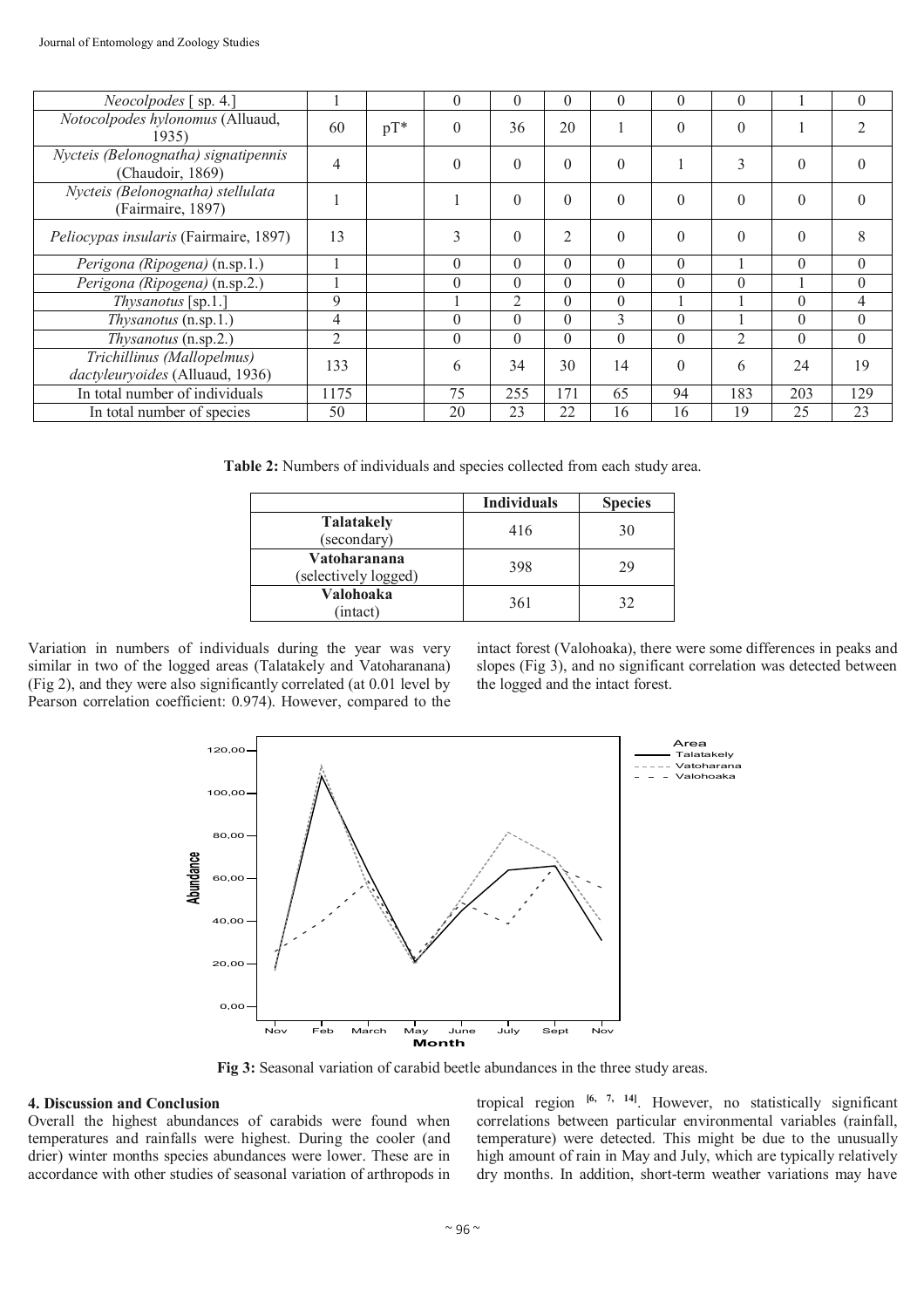influenced results, especially because of the relatively small amount of data available.

Most of the species had their highest abundance during the time when temperature and rainfall were both high. However, there were also species that had their highest abundance in some other time of year or had more than one abundance peak during the year. Only one species was found in all collecting months and 28% of the species were found only during one month. Erwin and Scott **[5]** reported that, in a Panamanian tropical rainforest, 40% of the annual beetle fauna was found only in early rainy season and less than 5% was found throughout the entire year. Phenological (*i.e*., diapause, adult longevity, breeding times, larval development and movements during lifecycles) adaptations to different times of year might increase number of species. Variation between species abundances during the year and between years have been observed in other carabid studies **[28, 29]**. Thus, for total species inventory a whole year (at least) is recommended.

Although the total numbers of species and individuals did not show correlation with amount of rainfall/temperature, there were some species, abundances of which were correlated with these factors (Appendix 1.). It seems that some of the species are more dependent on these factors than others. This species level difference to drought/moisture also has been observed in other study **[30]** .

Results presented here are based on only one year of collecting, so it is impossible to say with confidence that observed variations are truly seasonal. Only studies covering several years can confirm the seasonality of fluctuations. Furthermore, nothing is known about the movements of species or their preferred habitats at different times of a year, either of which may account for fluctuations in abundance at particular sites at particular times of the year. One possibility for monitoring species movements between habitats is by radio-telemetrically **[31, 32]** .

In conclusion, rainfall and temperature are the basic factors influencing abundances of most of the species. However, there appear to be species level differences in the response to these factors such that some species are more closely dependent on these factors than other species. At present, there is nothing known breeding times, migration, and larval development of carabid species in Ranomafana National Park. Much more specific information is needed before the causes of seasonal variation can be better understood.

#### **5. Acknowledgements**

I am most grateful to François Ratalata, who collected most of the data for this project, and the staff of MICET and ANGAP offices for their kind cooperation. I am also grateful to Prof. Jari Niemelä and Dr. David Kavanaugh for critical comments and improvements of manuscript. I also thank Dr. Kavanaugh, Dr. Thierry Deuve, Prof. Achille Casale and Jiří Moravec for identifications of specimens. This study was financed by the Academy of Finland (project number 205756).

#### **6. Reference**

- 1. Janzen DH. Sweep samples of tropical foliage insects: Effects of seasons, vegetation types, elevation, time of day, and insularity. Ecology 1973; 54:687-708.
- 2. Wolda H. Fluctuations in Abundances of Tropical Insects. Am Nat 1978; 112:1017-1045.
- 3. Wolda H. Seasonality of Homoptera on Barro Colorado Island. In: Leigh jr. EG, Rand AS, Windsor DM. (Eds.). The Ecology of a Tropical Forest. Seasonal Rhythms and Long-term Changes,

Smithsonian Institution Press 1983; 319-330.

- 4. Wolda H. Insect Seasonality: Why? Annu Rev Ecol Syst 1988; 19:1- 18.
- 5. Erwin TL, Scott JC. Seasonal and Size Patterns, Trophic Structure, and Richness of Coleoptera in the Tropical Arboreal Ecosystem: The Fauna of the Tree Luehea seemannii Triana and Planch in the Canal Zone of Panama. The Coleopterists Bulletin 1980; 34:305-322.
- 6. Tanaka LK, Tanaka SK. Rainfall and Seasonal Changes in Arthropod Abundances on a Tropical Oceanic Island. Biotropica 1982; 14:114- 123.
- 7. Pearson DL, Derr JA. Seasonal Patterns of Lowland Forest Floor Arthropod Abundance in Southeastern Peru. Biotropica 1986; 18:244-256.
- 8. Hammond P. Insect abundances and diversity in the Dumoga-Bone National Park, N. Sulawesi, with special reference to the beetle fauna of lowland rain forest in the Toraut region. In: Knight WJ, Holloway JD. (Eds.) Insects and the Rain Forests of South East Asia (Wallacea), 1990; 197-254. Royal Entomological Society of London, London.
- 9. Nummelin M. The Community structure of arthropods in virgin and managed sites in the Kibale Forest, Western Uganda. Trop Ecol 1996; 37:203-213.
- 10. Akutse K, Khen CV, Toda MJ. Assessment of higher insect taxa as bioindicators for different logging-disturbance regimes in lowland tropical rain forest in Sabah, Malaysia. Ecol Res 2007; 22:542-550.
- 11. Wolda H. Trends in abundance of tropical forest insects. Oecologia 1992; 89:47-52.
- 12. Nummelin M, Fürsch H. Coccinellids of the Kibale Forest, Western Uganda: a comparison between virgin and managed sites. Trop Zool 1992; 5:155-166.
- 13. Smythe N. The Seasonal Abundance of Night-flying Insects in a Neotropical Forest. In: Leigh jr ER, Rand AS, Windsor DM (Eds.). The Ecology of a Tropical Forest. Seasonal Rhythms and Long-term Changes, Smithsonian Institution Press, 1983; 309-318.
- 14. Nummelin M, Nshubemuki L. Seasonality and structure of the arthropod community in a forested valley in the Uluguru Mountains, Eastern Tanzania. Journal of East African Natural History 1998; 87: 205-212.
- 15. Thiele H-U. Carabid beetles in their environments. Springer-Verlag. 1977.
- 16. Paarman W, Stork NE. Seasonality of ground beetles (Coleoptera: Carabidae) in the rain forests on N. Sulawesi (Indonesia). Insect Science and Its Application1987; 8:483-487.
- 17. Lövei GL, Sunderland KD. Ecology and Behavior of Ground Beetles (Coleoptera: Ground beetleae). Annu Rev Entomol 1996; 41:231- 256.
- 18. Vennila S, Rajagopal D. Phenology of tropical carabids (Coleoptera: Carabidae). J Entomol Res 2003; 27:1-7.
- 19. Fadl A, Purvis G. Field observations on the lifecycles and seasonal activity patterns of temperate carabid beetles (Coleoptera: Carabidae) inhabiting arable land. Pedobiologia 1998; 42:171-183.
- 20. Stephenson PJ. Seasonality Effects on Small Mammal Trap Success in Madagascar. Journal of Tropical Ecology 1994; 10:439-444.
- 21. Tan CL. Group Composition, Home Range Size, and Diet of Three Sympatric Bamboo Lemur Species (Genus Hapalemur) in Ranomafana National Park, Madagascar. Int J Primatol 1999; 20:547- 566.
- 22. Randrianambinina B, Rakotondravony D, Radespiel U, Zimmermann E. Seasonal changes in general activity, body mass and reproduction of two small nocturnal primates: a comparison of the golden brown mouse lemur (*Microcebus ravelobensis)* in Northwestern Madagascar and the brown mouse lemur (*Microcebus rufus*) in Eastern Madagascar. Primates 2003; 44:321-331.
- 23. Jeannel R. Coléoptères carabiques de la région Malgache (première partie). Faune de L'Empire Français 1946; 5:1-372.